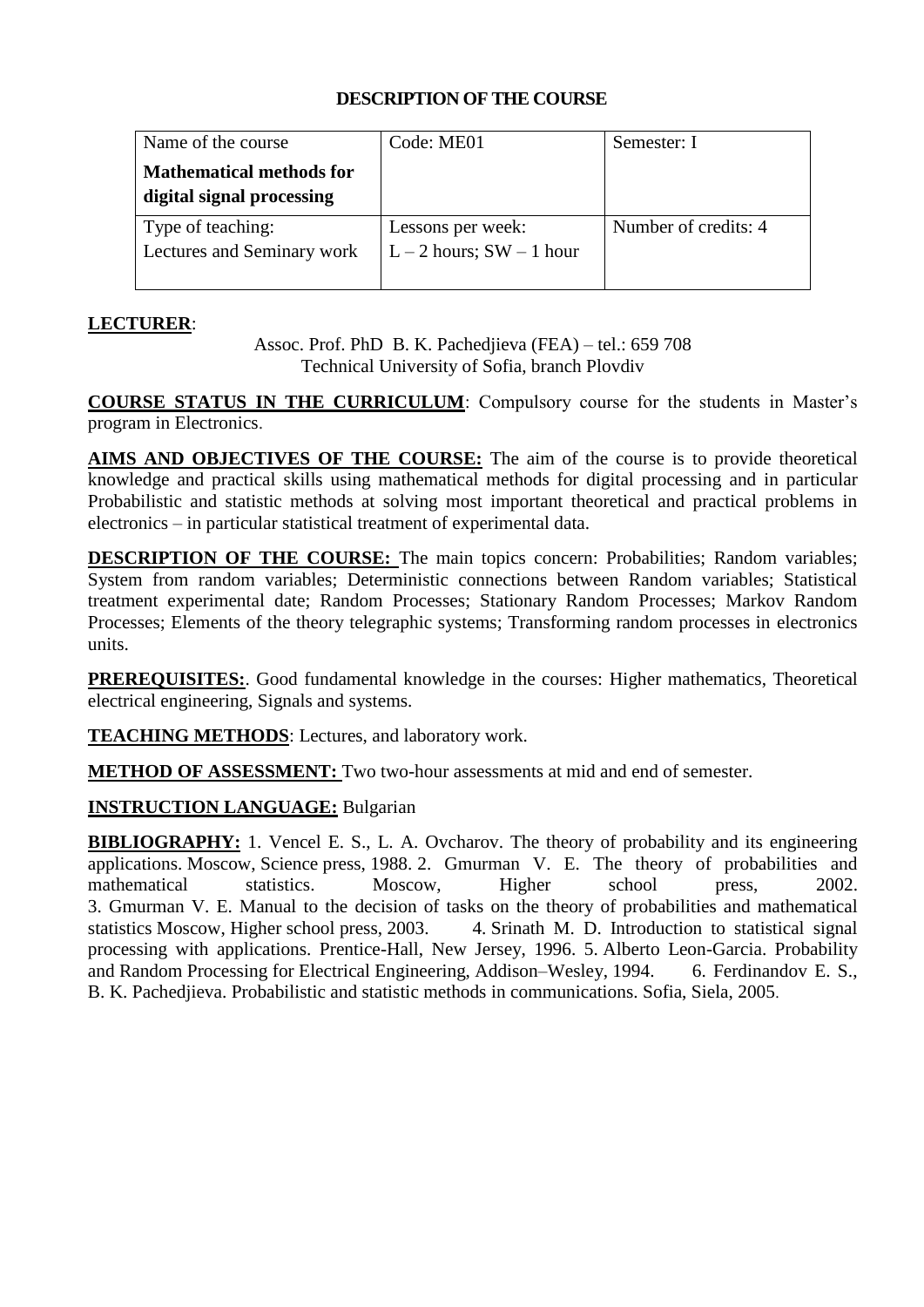| Name of the course                                 | Code: ME02                                        | Semester: I          |
|----------------------------------------------------|---------------------------------------------------|----------------------|
| Design of embedded systems                         |                                                   |                      |
| Type of teaching:<br>Lectures and laboratory work, | Lessons per week:<br>$L - 2$ hours; $LW - 2$ hour | Number of credits: 6 |
| semester project                                   |                                                   |                      |

#### **LECTURER**:

Ass. Prof. PhD. Boyko Petrov, tel: 659760 e-mail: bpetrov@tu-plovdiv.bg TU-Sofia, branch Plovdiv

**COURSE STATUS IN THE CURRICULUM**: Obligatory subject for student's specialty "Electronics", M.Sc.

**AIMS AND OBJECTIVES OF THE COURSE**: After subject completion the students know an organization, development and applications of microprocessors and microcontroller embedded systems, based on advanced architectures

**DESCRIPTION OF THE COURSE:** The main topics concern: Microprocessor architectures for embedded applications; Integrated development environment tools; Microcontroller architectures; Low power mode microprocessors and microcontrollers; Digital signal processors: architecture, organization, modes of operations, applications. The study course material is located to the industrial control and measuring applications.

**PREREQUISITES:** Physics, Digital electronic and Software skills

**TEACHING METHODS**: Lectures, using slides, case studies, laboratory and semester project (obligatory), work in teams, protocols and semester project description preparation and defence.

**METHOD OF ASSESSMENT:** Written examination (70%), three laboratory assessments (30%).

#### **INSTRUCTION LANGUAGE:** Bulgarian

**BIBLIOGRAPHY**: 1. TMS320 FAMILY – Data books, CD - C2000 Teaching materials, DSP24 Workshop; 2. MICROCHIP DATA BOOK, MICROCHIP 1993, Microchip technical library CD – ROM; 3. MSP430 FAMILY, TEXAS INSTRUMENTS 1994, 4.Hitz K., D. Tabak, Microcontrollers- Architecture, Implementation and Programming, McGraw Nill, 1992. 5. ADSP-21xx, ADSP-21xxx - Family data books.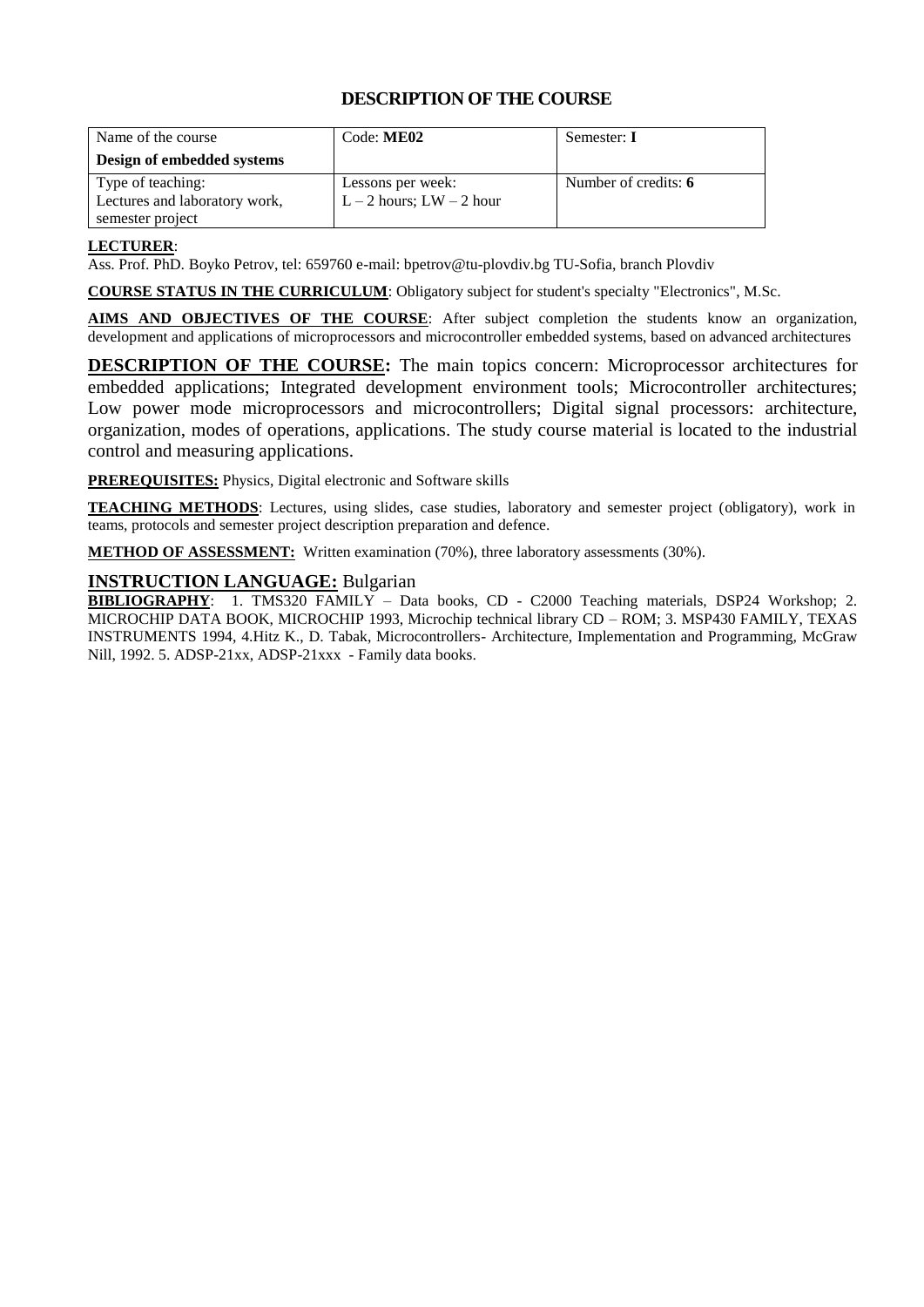| Name of the course<br>CAD systems in microelectronics                          | Code: ME03                                         | Semester: 1          |
|--------------------------------------------------------------------------------|----------------------------------------------------|----------------------|
| Type of teaching:<br>Lectures and laboratory work,<br>course project of choice | Lessons per week:<br>$L-2$ hours;<br>$LW-2$ hours. | Number of credits: 5 |

# **LECTURER:**

Assoc. Prof. Ph.D.. Svetoslav Ivanov (FEA), tel.: 032 659720, еmail: bluflam@tu-plovdiv.bg Technical University of Sofia, branch Plovdiv.

**COURSE STATUS INTHE CURRICULUM:**Compulsory for the students specialty "Electronics" of Faculty of Electronics and Automation, educational-qualification degree " Master".

**AIMS AND OBJECTIVES OF THE COURSE:** To form knowledge in the design of electronic circuits. The subject acquaints students with the automated design systems in microelectronics for design of analog, digital and digital-analog integrated circuits.

**DESCRIPTION OF THE COURSE:** Main themes: General characteristic of automated design systems; Organization of the database; Libraries, structure of the library; Introduction of circuit diagram - VHDL; Simulation of circuits; Conversion and optimization of VHDL description; Design of integrated circuit topology; System for design of digital integrated circuits; Introduction to the Design Environment; Design algorithm; Simulate the project and detect errors in its design; Tools for re-engineering the project; Synthesis of input HDL description in a bound technology project at the gate level; Input description of the technology library and compilation of the description in a VHDL library.

**PREREQUISITES:** The discipline is based on the knowledge gained in the following disciplines: microelectronics, theory of electronic circuits, analog and digital electronics.

**TEACHING METHODS:** Lectures using a multimedia projector and demo programs, laboratory exercises with protocols.

**METHOD OF ASSESSMENT:** Written exam at the end of the semester (80%), laboratory exercises (20%).

**INSTRUCTION LANGUAGE**; Bulgarian.

#### **BIBLIOGRAPHY:**

1.) M. Hristov, Design Systems in Microelectronics, Sofia, 2004; 2.) Cr. Filipova et al., Using (v) HDL for Electronic Hardware Synthesis, Sofia, 2004; 3.) Ashenden P.J The Designer's Guide to VHDL, 2nd Edition Morgan Kaufmann Publishers 2001; 4.) Charles. H., Digital System Design Using VHDL, 1998.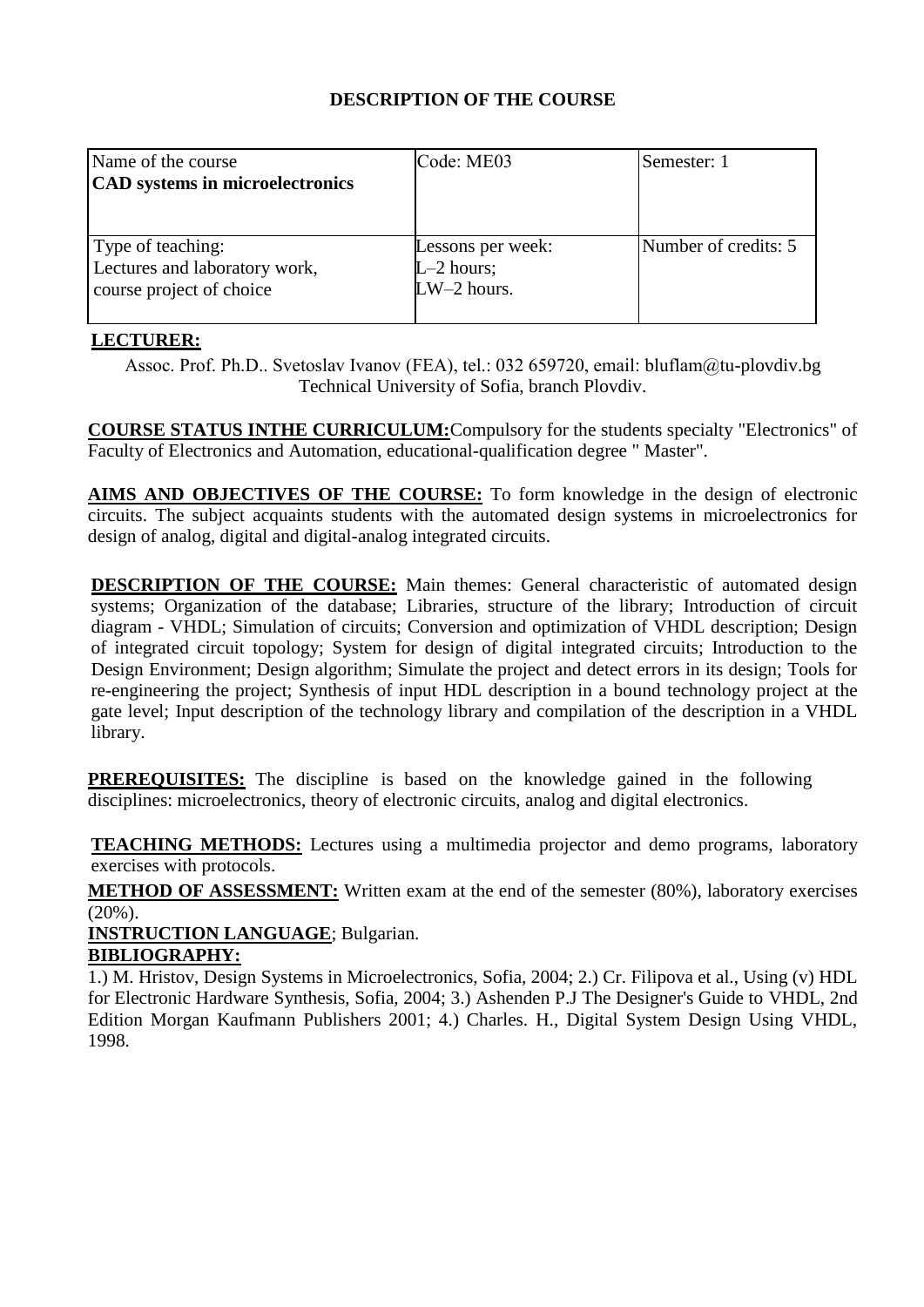| Name of the course                        | Code: ME04        | Semester: 1 |
|-------------------------------------------|-------------------|-------------|
| <b>Electronic energy converters</b>       |                   |             |
| Type of teaching:                         | Lessons per week: | Credits:    |
| Lectures, Laboratory work, Course project | $L-2$ hours,      |             |
| or Course work                            | $LW - 2$ hours    |             |
|                                           |                   |             |

#### **LECTURER**:

Assoc. Prof. PhD Tsvetana Grigorova, (FEA), e-mail: c\_gr@tu-plovdiv.bg e-mail: [c\\_gr@tu-plovdiv.bg,](mailto:c_gr@tu-plovdiv.bg) Technical University of Sofia, Branch Plovdiv

**COURSE STATUS IN THE CURRICULUM**: Compulsory course for the students of specialty "Electronics", "Master" degrees.

**AIMS AND OBJECTIVES OF THE COURSE**: The course "Electronic energy converters" aims to acquaint the students with the theoretical bases, models, methods, algorithms and applied analysis programs of the electronic power converters.

**DESCRIPTION OF THE COURSE:** Main topics: Main parameters of power electronic devices in terms of the power grid; Variation of the power factor in the regulation of single-phase and three-phase controlled rectifiers; Controlled rectifiers as a source of higher harmonics with respect to the power supply; Hysteresis current controlled rectifiers; Active power factor correction for uncontrollable rectifiers; Transistor active power filters; Transistor converters; Transistor converters with soft switching; Self-excited converters; Converters for electric drives; Voltage and current control; Current protections for power converters; Frequency compensation in the negative feedback loop;

**PREREQUISITES**: Knowledge of the following disciplines: Mathematic, Physics, Semiconductor devices, Theoretical Electrical Engineering, Analogue electronics, Power supplies

**TEACHING METHODS**: Lectures and laboratory exercises in properly equipped laboratories. For the laboratory exercises are developed methodical manuals, laboratory models and PSpice computer models on topics, covered in the lectures.

**METHOD OF ASSESSMENT**: A written exam (80%), laboratory exercises (20%).

#### **LANGUAGE OF INSTRUCTION:** Bulgarian.

**BIBLIOGRAPHY:** 1. Анчев М.Хр. Силови електронни устройства, С., изд. на ТУ, 2008; 2. Браун М. "Токозахранващи устройства", София, Техника, 2000; 3. HEXFET POWER MOSFET Designer's Manual Application Notes, IRF vol1. HDM1, 1993; 4. Кръстев Г. идр. "Ръководство за проектиране по промишлена електроника", София, Техника, 1988; 5. Power semiconductor applications, Philips Components, 1993; 6. Поликарпов А.Г., Однотактные преобразователей напрежения, Москва, Р.и С., 1989г; 7. МOHAN R., ROBINS, UNDELAND, Power Electronics – Converters, Applications and Design, 1994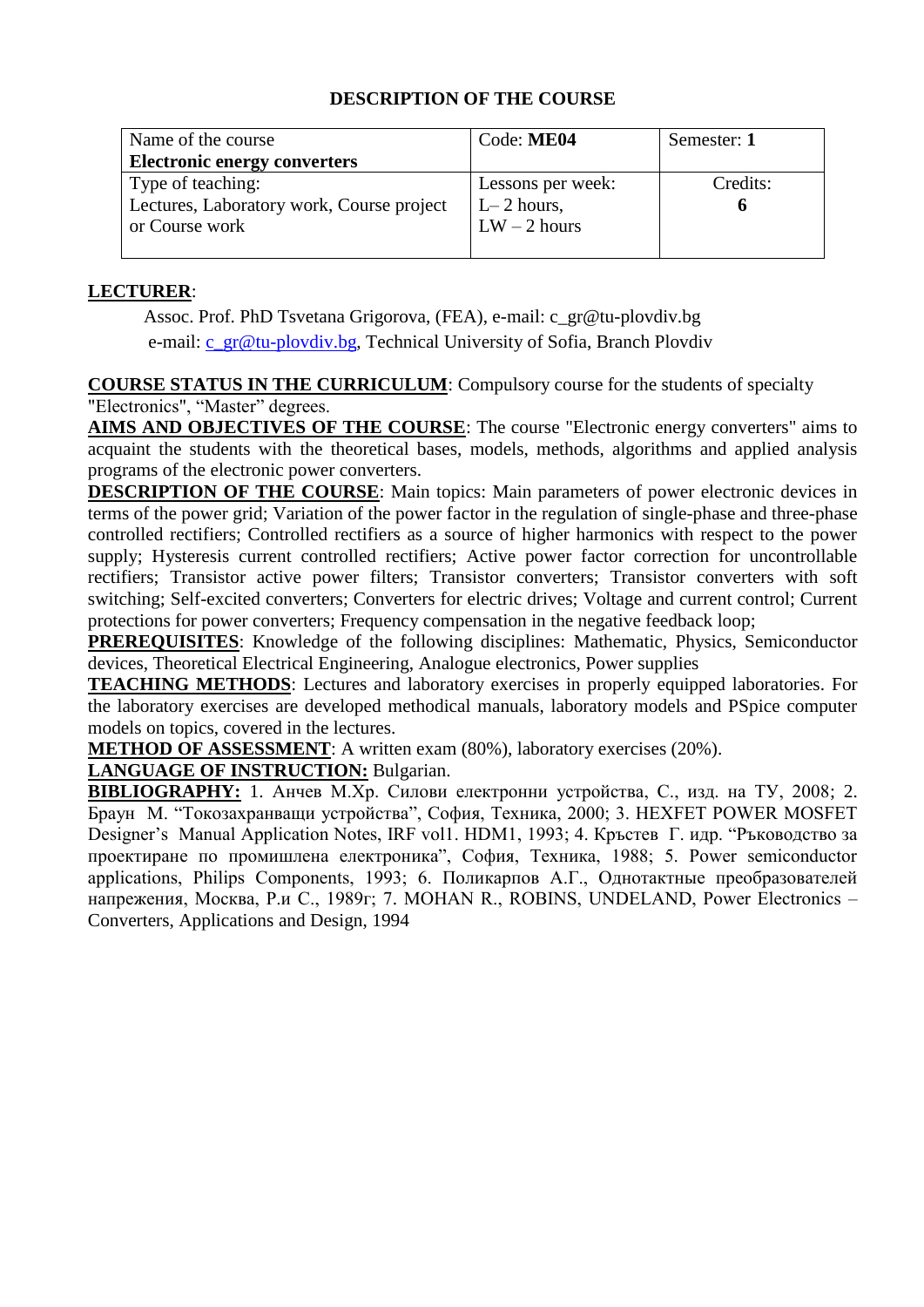| Name of the course            | Code: ME05      | Semester: 1 |
|-------------------------------|-----------------|-------------|
| <b>Electronic development</b> |                 |             |
| Type of teaching:             | Hours per week: | Credits:    |
| Lectures, laboratory work,    | $L - 2$ hours,  |             |
| Course project                | $LW - 2$ hours  |             |
|                               |                 |             |

#### **LECTURER**:

Assist. Prof. Ph.D Georgi Bonev – dep. of Electronics, Technical University of Sofia, branch Plovdiv, tel.: +35932692814, email: gbonev@engineer.bg

**COURSE STATUS IN THE CURRICULUM**: Compulsory course for full-time students majoring in "Electronics" for the "Master's Degree".

**AIMS AND OBJECTIVES OF THE COURSE**: To deepen students' knowledge in the field of electronic engineering and applied electronics. To develop skills in the design and development of electronic measuring and control devices, power supplies that meet the requirements of international safety standards and electromagnetic compatibility.

**DESCRIPTION OF THE COURSE:** Schematic solutions of devices for measuring and control of technological processes in industry, in the home security systems, requirements of international standards for safety and electromagnetic compatibility of power supply devices are considered. Students are introduced to the basic stages of designing and manufacturing electronic devices and the application of software products for the analysis of modeling and design of electronic systems.

**PREREQUISITES**: Knowledge of the following courses: Knowledge of the following courses: Electrical Engineering, Electrical Measurements, Semiconductor Elements, Analog Circuits, Digital Circuits, Power Supplies, Theory of Electronic Circuits.

**TEACHING METHODS** Lectures delivered with the help of audio-visual technical means.

Laboratory exercises are based on the lecture material and are carried out in groups of 2 students. Part of the laboratory tests are carried out on laboratory models, and most of them use CAD-CAM-CAE software for analysis, modeling and design on electronic devices. Students complete individual assignments. The results are described in reports and verified by the training coach.

**METHOD OF ASSESSMENT**: Written exam at the end of the semester, taking into account the results of the individual assignments of the students during the laboratory exercises.

**INSTRUCTION LANGUAGE:** Bulgarian

#### **BIBLIOGRAPHY:**

- 1. Sokloff S., "Applications on analog integrated circuits ", Sofia, "Technique", 1990.
- 2. Zlatarev V.K. and collective, "Application on analogue integrated circuits-handbook", Sofia, "Technique",1985.
- 3. Kraus H. and col., "Semiconductor radio engineering" Sofia, "Technique" 1985.
- 4. Williams B., "Power Electronics, Devices, Control, Application", Moscow, Energoatomizdat, 1993.
- 5. Linear Applications Handbook. TL/3187, National Semiconduktor, 1998.
- 6. Best, Roland E., "Phase-Locked Loop design, simulation and application",  $5<sup>th</sup>$  ed. McGraw Hill 2003, ISBN 0-07-141201-8.
- 7. Robert W. Ericson, Dragan Maksimovic, "Fundamentals of Power Electronics", second ed., Kluwer Academic Publishers 2004, eBook ISBN 0-306-48048-4, Print ISBN 0-7923-7270-0.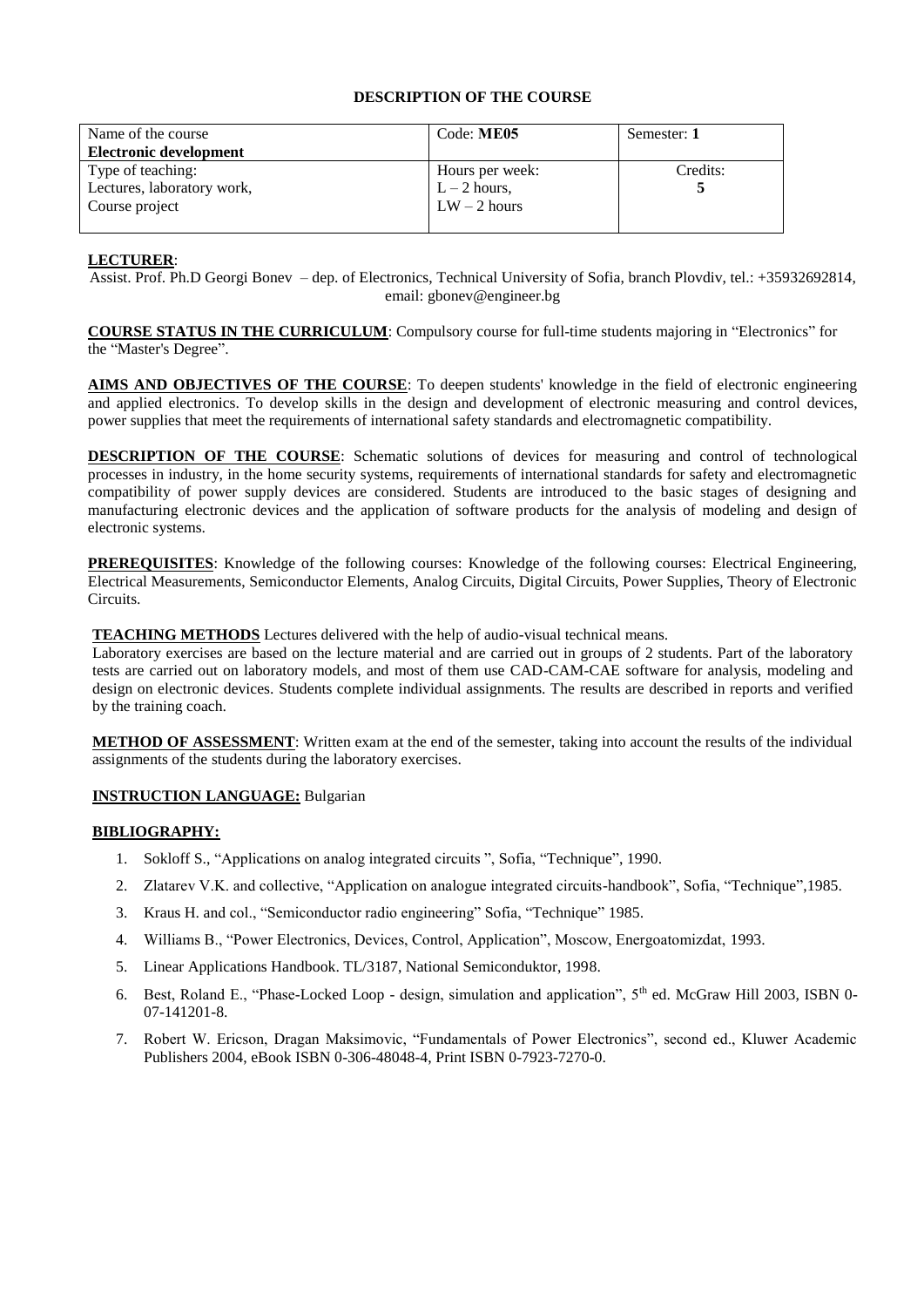# COURSE CHARACTERISTICS

| Course Title:<br><b>Project Management</b> | Code: ME06                | Semester: 1 |
|--------------------------------------------|---------------------------|-------------|
| Type of Teaching:                          | Contact hours per week:   | Number of   |
| Lecturers, Seminar exercises               | L - 2 hours, $S - 1$ hour | credits: 4  |

**LECTURERS**: Associate Professor Тоni Mihova tel.0893 69 06 55; emai[l: expert2009@abv.bg;](ENG-2020/MAgistri_ENG/darjanov@tu-sofia.bg)

Georgi Georgiev tel. 0888 22 72 82, email: [ekip\\_pd@abv.bg](mailto:ekip_pd@abv.bg) Technical University – Sofia, Plovdiv Branch

# **COURSE STATUS IN THE SYLLABUS**: Compulsory for the full-time Motor Transport

Management Master Degree students in the Faculty of Mechanical Engineering.

**COURSE OBJECTIVES**: Upon completion students will have basic knowledge of the Project Management processes and will acquire skills for identifying project ideas and turning them into project proposals within the area of motor transport business.

**COURSE DESCRIPTION**: The course is focused on identifying project ideas and turning them into project proposals. The main topics are: Definitions of Project management, Projects and types of projects; The project as an instrument for meeting organizational needs and attracting funding; Methods and techniques for project development; Project teambuilding; Main elements of the project cycle and the project proposal; Developing project activities and identifying necessary resources; Project budgeting; Project implementation and management; National and EU programmes supporting Bulgarian Motor Transport business within the period 2014-2020.

## **PREREQUISITES:** none.

**TEACHING METHOD**: Lectures with slides and topic discussions; lab work including group case study discussions and an individual term assignment with a powerpoint presentation defence.

**METHODS OF TESTING AND EVALUATION:** Control test (50%) Final written exam (50%) and term assignment defence(40%).

# **LANGUAGE OF INSTRUCTION:** Bulgarian

# **LITERATURE RECOMMENDED:**

- 1. Сборник материали на Програма "Партньори за проекти"на Център по предприемачество към Технически университет – София, филиал Пловдив, 2005
- 2. Наръчник "Управление на цикъла на проекта", София 2005
- 3. Апостолов,A., "Основи на проекта", Projecta , София, 2004
- 4. Матеева, М., "Разработване и управление на проекти по програми на Европейския съюз", Евроконсулт 06, 2007
- 5. Kemp, Sid "Project management- made easy" 2006.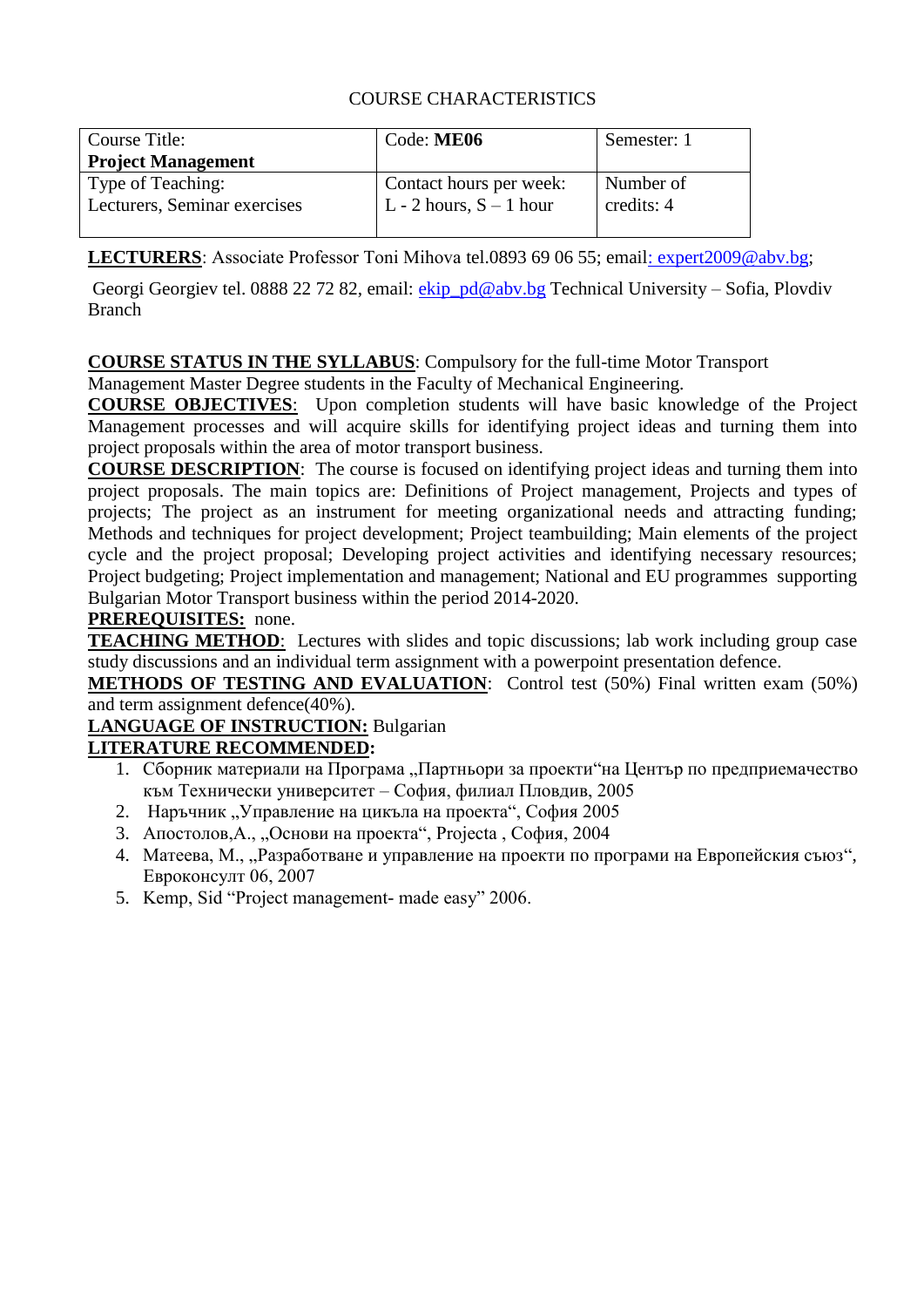| Name of the course             | Code: ME07                       | Semester: 2          |
|--------------------------------|----------------------------------|----------------------|
| <b>Programming of Embedded</b> |                                  |                      |
| <b>Systems</b>                 |                                  |                      |
| Type of teaching:              | Lessons per week:                | Number of credits: 4 |
| Lectures and laboratory work,  | $\vert$ L – 2 hours; LW – 1 hour |                      |
| semester project               |                                  |                      |

#### **LECTURER**:

PhD. Boyko Petrov, Assistant Professor, tel: 659760 e-mail: abpetrov@persecteam.com TU-Sofia, branch Plovdiv

PhD. Nikolay Kakanakov, Assistant Professor, tel :659758 e-mail:kakanak@tu-plovdiv.bg

**COURSE STATUS IN THE CURRICULUM**: Obligatory subject for student's specialty "Electronics", M.Sc.

**AIMS AND OBJECTIVES OF THE COURSE**: After subject completion the students will be familiar with the principles of design and implementation of embedded software applications, designed to run on embedded operating systems.

**DESCRIPTION OF THE COURSE:** The main topics concern: The specifics of the programming language C when designing embedded software applications, The Architecture of Embedded Operating Systems, Computer Networks and Network Topologies, IDEs for embedded software design

**PREREQUISITES:** Good understanding of Microprocessor Systems, Design of Embedded Microprocessor Systems and Programing

**TEACHING METHODS**: Lectures, using slides, case studies, laboratory work

**METHOD OF ASSESSMENT:** Written test examination (90%), one laboratory assessments (10%).

# **INSTRUCTION LANGUAGE:** Bulgarian

**BIBLIOGRAPHY**:1. Макс, Ж., Методы и техника обработки сигналов при физических измерениях, М.: Мир, 1983, I и II. 2. Ташев, Ив., Методи, устройства и системи за събиране и преобразуване на информация, Учебник за дистанционно обучение при ТУ София. 3. Опенхайм, Ал., Сигнали и системи, С.: Техника, 1992. 4. Иванов, Р., Ив.Ташев, Б.Петров, Методи и средства за събиране и обработка на информация. Ръководство за лабораторни упражнения, ТУ София, 1993.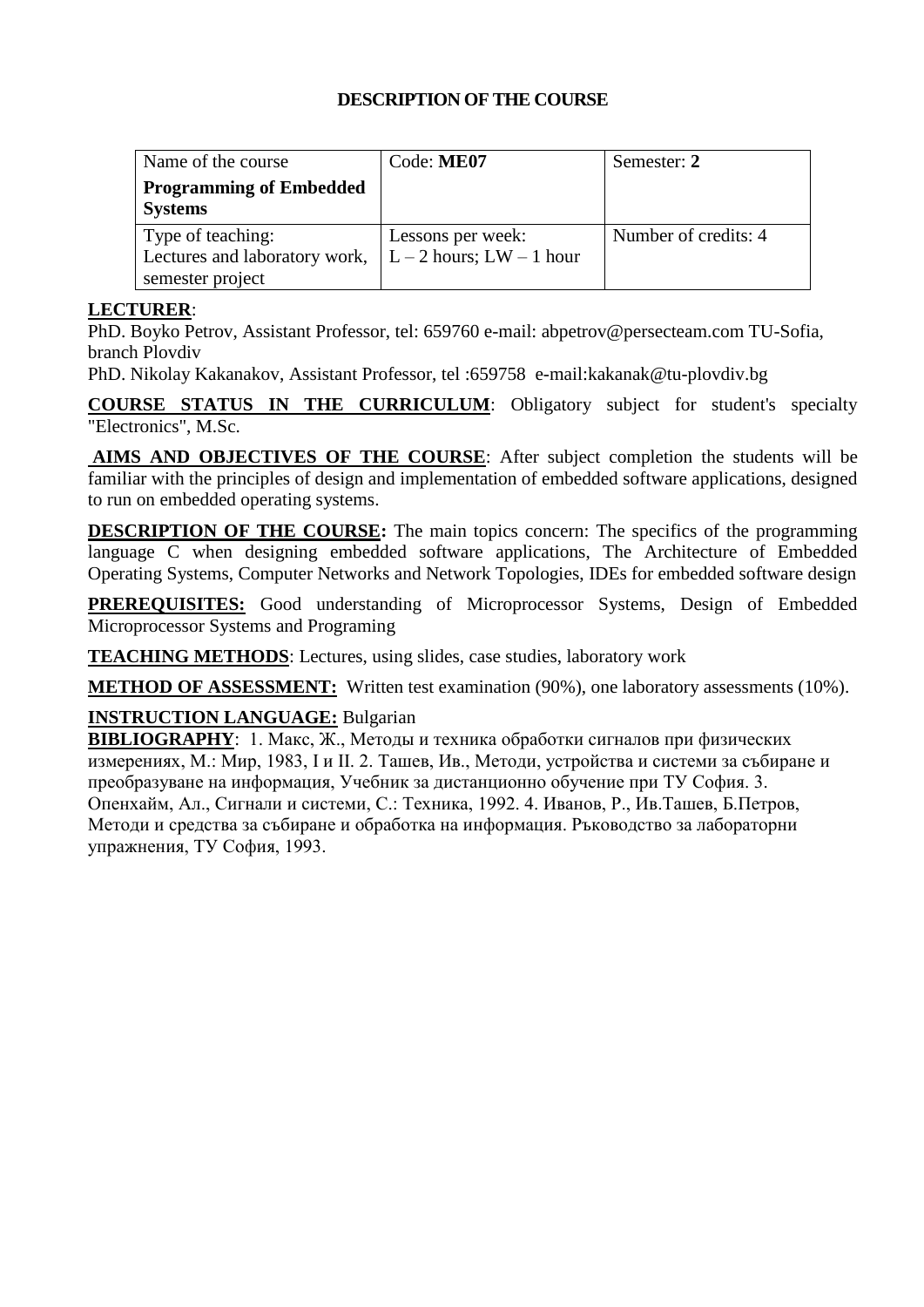| Name of the course           | Code: ME08                 | Semester: 2          |
|------------------------------|----------------------------|----------------------|
| <b>Programmable logical</b>  |                            |                      |
| devices                      |                            |                      |
| Type of teaching:            | Lessons per week:          | Number of credits: 5 |
| Lectures and laboratory work | $L-2$ hours; $LW - 2$ hour |                      |
| semester project             |                            |                      |

#### **LECTURER**:

Assoc. Prof. Ph.D. Boyko Petrov, tel: 659760 e-mail: abpetrov@persecteam.com TU-Sofia, Branch Plovdiv

**COURSE STATUS IN THE CURRICULUM**: Elective subject from list 1 block A for student's specialty "Electronics", M.Sc.

**AIMS AND OBJECTIVES OF THE COURSE**: After subject completion the students know a theoretical basis, methods of development, hardware description languages, simulation and verification process and realization of programmable logical devices applications, based on Complex Logical Devices (CPLD) and Field Programmable Gate Arrays (FPGA).

**DESCRIPTION OF THE COURSE:** The main topics concern: Hardware description languages (HDL); Combinatorial- and register-based logical modules, asynchronous and synchronous inputs; Finite state machines (FSM) - theory, description and applications; Hierarchical instantiations; CPLD and FPGA architecture: basic cells, integrated specific block: RAM, DSP, Digital Locked Loops (DLL), Digital Clock Manager (DCM); Design process - behavior simulation, verification, timing analysis, configuration and applications. The study course material is located to digital filters realization, ALU and CPU design and other specific measuring units such as digital oscilloscopes.

**PREREQUISITES:** Good preparation of Mathematics, Digital electronic, Signals and systems, Microprocessors and Software development skills.

**TEACHING METHODS**: Lectures, using slides, case studies, laboratory and semester project (elective), work in teams, protocols and semester project description preparation and defence.

**METHOD OF ASSESSMENT:** Written examination (70%), three laboratory assessments (30%).

# **INSTRUCTION LANGUAGE:** Bulgarian

**BIBLIOGRAPHY**: 1**.**Гиздарски Е.,"Проектиране с програмируема логика" - "Авангард принт" - Русе, 1998г. 2. Xilinx CPLD XC95xl Data Book 3. Xilinx FPGA Spartan II Data book; 4. Model Sim User Manual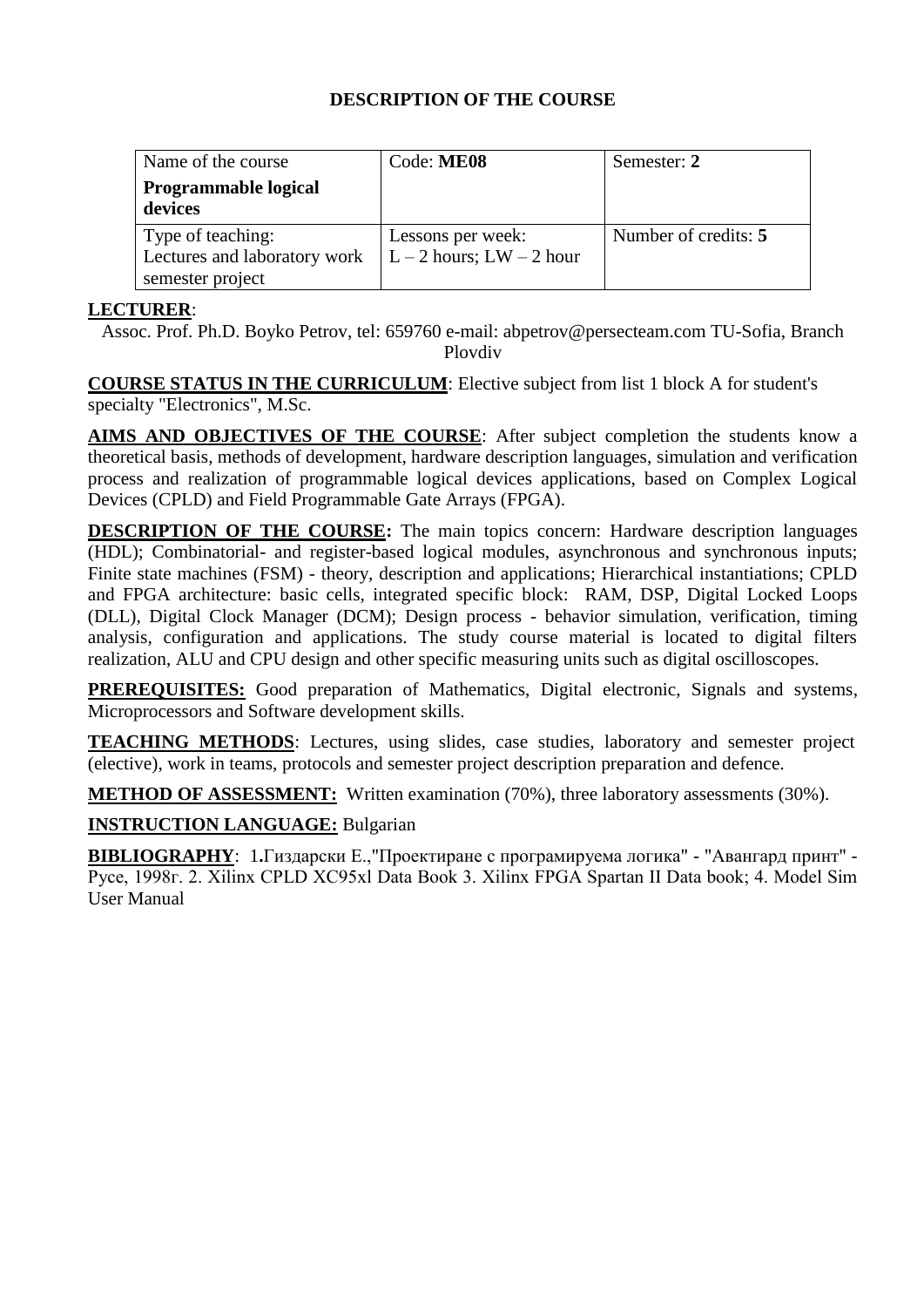| Name of the course:       | Code: $ME09.1$    | Semester: 2          |
|---------------------------|-------------------|----------------------|
| <b>Electric Drives</b>    |                   |                      |
| Type of teaching:         | Lessons per week: | Number of credits: 5 |
| Lectures,                 | $L - 2$ hours;    |                      |
| Laboratory work and       | $LW - 2$ hours.   |                      |
| Course project/coursework | optional          |                      |

**LECTURER**: Assoc. Prof. PhD. Ivan Kostov (FEA) – tel.: +35932659526, email: [ijk@tu-plovdiv.bg](ENG-2020/MAgistri_ENG/ijk@tu-plovdiv.bg) , Technical University - branch Plovdiv.

**COURSE STATUS IN THE CURRICULUM**: Elective subject for full-time students in the curriculum in the major of Electronics at the Faculty of Electronics and Automation in TU-Sofia, Plovdiv Branch, from the Master's degree of Science plan.

**AIMS AND OBJECTIVES OF THE COURSE:** The ease of controlling electrical drives is an important aspect for meeting the increasing demands by the user with respect to flexibility and precision, caused by technological progress in industry as well as the need for energy conservation. The control of electrical drives provided strong incentives to control engineering in general, leading to the development of new control structures and their introduction to other areas of control systems. The purpose of the acquired knowledge is to prepare engineers for the graduation thesis design and for the practice.

**DESCRIPTION OF THE COURSE:** The course Automated Electrical Drives (AED) examines the dynamic properties: DC motors, induction motors and semiconductor converters for electric drives. Mathematical model and dynamic behaviour of DC motor with constant flux; line- and forcecommutated converters for DC drives. Mathematical model and dynamic behaviours; cascade control of converter-supplied DC motors and dynamic behaviours; symmetrical three-phase AC machines. Mathematical model and dynamic behaviour of a General AC machine; converters with and without DC-link for AC drives. Mathematical model and dynamic behaviours; cascade control of convertersupplied AC motors and dynamic behaviours; field orientated, "sensorless", and optimal control systems of AC drives. The course includes the opportunities associated with the implementation of digital algorithms for vector control of induction motors (IM) - functional capabilities of microcontrollers, programming and algorithmic tools. Laboratory work is conducted on physical and mathematical models. They provide for acquiring practical skills and abilities for adjustment of some of the most common control structures in addition to better learning of the lecture material.

**PREREQUISITES:** The course is conducted on the basis of knowledge from the courses: МЕ04, МЕ05, ВЕ31, ВЕ43.

**TEACHING METHODS**: Board panels have been prepared for visualization of the lecture material, for conducting the laboratory work a manual and models for the exploration of mathematical description of various AED, protocols and course project/ course work description, preparation and presentation.

**METHOD OF ASSESSMENT:** Written test during 15<sup>th</sup> academic week on the subject matter. Test  $\overline{\text{duration}} - \text{two hours.}$  Lectures (73%), laboratories (27%).

**INSTRUCTION LANGUAGE:** Bulgarian **BIBLIOGRAPHY:**

#### **Основна литература:**

- 1. <http://dox.bg/files/dw?a=2ae90cb3bff>
- 2. Ключев В. И., Теория на електрозадвижването, Техника, С., 1989, с.560.
- 3. Костов И., Г. Иванов, Ръководство за лабораторни упражнения по управление на електрозадвижванията, Пловдив, 2014, с.100.
- 4. Костов И., Г. Иванов, Ръководство за курсово проектиране и семинарни упражнения по управление на електрозадвижванията, Пловдив, 2014, с.140.
- 5. Костов И., Автоматизирани електрозадвижвания с двигатели за постоянен ток, записки на лекции, Пловдив, 2014 (ел.издание).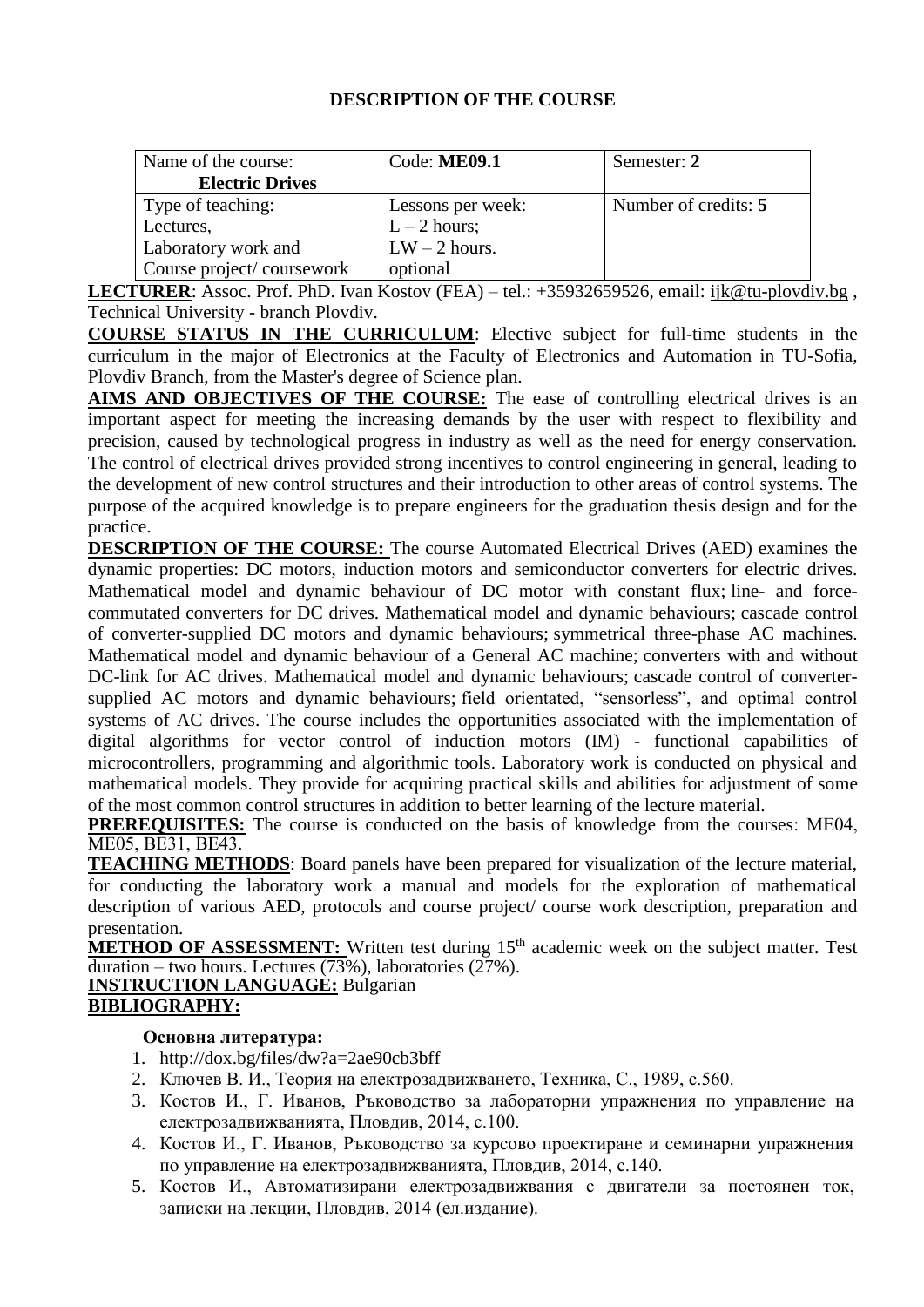- 6. И. Й. Костов, ЕЛЕКТРОЗАДВИЖВАНИЯ С ПОСТОЯННОТОКОВИ, АСИНХРОННИ И СИНХРОННИ ДВИГАТЕЛИ, учебно пособие, Пловдив, 2016, ISBN 978-619-90128-  $0-2.$
- 7. <http://dox.bg/files/dw?a=f43c4514dff>

# **Допълнителна литература:**

- 8. Fundamentals of industrial electronics / editors, Bogdan M. Wilamowski and J. David Irwin. © 2011 by Taylor and Francis Group, LLC, International Standard Book Number: 978-1- 4398-0279-3 (Hardback), 691pp.
- 9. Power electronics and motor drives / editors, Bogdan M. Wilamowski and J. David Irwin. © 2011 by Taylor and Francis Group, LLC, International Standard Book Number: 978-1-4398- 0285-4 (Hardback), 974pp.
- 10. Riccardo Marino, Patrizio Tomei, Cristiano M. Verrelli, Induction Motor Control Design, Springer-Verlag London Limited, 2010, ISBN 978-1-84996-283-4, e-ISBN 978-1-84996- 284-1, 371pp.
- 11. Chiasson J, Modelling and High-Performance Control of Electric Machines, John Wiley & Sons Inc., 2005, ISBN 0-471-68449-X (cloth), p.709.
- 12. B. K. Bose, Modern Power Electronics and AC Drives, Prentice Hall PTR, 2002, ISBN 0- 13-016743-6, p. 711.
- 13. W. Leonhard, Control of Electrical Drives 3 Ed., Springer, 2001, ISBN 3-540-41820-2, p. 600.
- 14. R. Krishnan, Electric Motor Drives. Modelling, Analysis, and Control, Singapore, 2003, ISBN 81-297-0319-1, p. 626.
- 15. Иванов С. Ц., Електронни регулатори, София, Технически университет, 2008.
- 16. Георги Иванов, Иван Костов, Йосиф Пищийски, Сравнителен анализ на MRAS структури за оценка на скоростта в асинхронни електрозадвижвания, Journal of the Technical University – Sofia, Plovdiv branch, Bulgaria, "Fundamental Sciences and Applications", Vol. 18, 2012.
- 17. Костов И., Г. Иванов, Изследване на електромагнитната съвместимост на асинхронни електрозадвижвания със синусоидална ШИМ в Матлаб среда, Международна конференция Автоматика 2012, ФА, 1-4 юни, 2012, Созопол, България, Годишник на ТУ-София, том 62, книга 2, 2012 номер 48, страници 429-437, ISSN 1311-0829.
- 18. Костов И., Г. Иванов, Изследване на електромагнитната съвместимост на асинхронни електрозадвижвания със синусоидални филтри в МАТЛАБ среда, Journal of the Technical University – Sofia, Plovdiv branch, Bulgaria, "Fundamental Sciences and Applications" Vol. 19, 2013, International Conference Engineering, Technologies and System, TECHSYS 2013, BULGARIA, pp. 125-130.
- 19. Иванов Г., Ахмед С., Костов И., Определяне на ъгловата скорост на асинхронни електрозадвижвания на база невронен MRAS модел с размита адаптация на скоростта на обучение, Journal of the Technical University – Sofia, Plovdiv branch, Bulgaria, "Fundamental Sciences and Applications" Vol. 19, 2013, International Conference Engineering, Technologies and System, TECHSYS 2013, BULGARIA, pp. 97-102.
- 20. Костов И., Г. Иванов, Проектиране и анализ на оценител на съпротивителен момент за асинхронно електрозадвижване, V-та национална научна конференция за студенти, докторанти и млади научни работници, Технически университет – София, филиал Пловдив, 18.05.13 г.
- 21. Костов И., Г. Иванов, Състояние на теорията на асинхронните електрозадвижвания. Модели и управление, Международна конференция Автоматика 2013, ФА, 14-16 юни, 2013, Созопол, България, Годишник на ТУ-София, том 63, книга 2, 2013, страници 115-124, ISSN 1311-0829.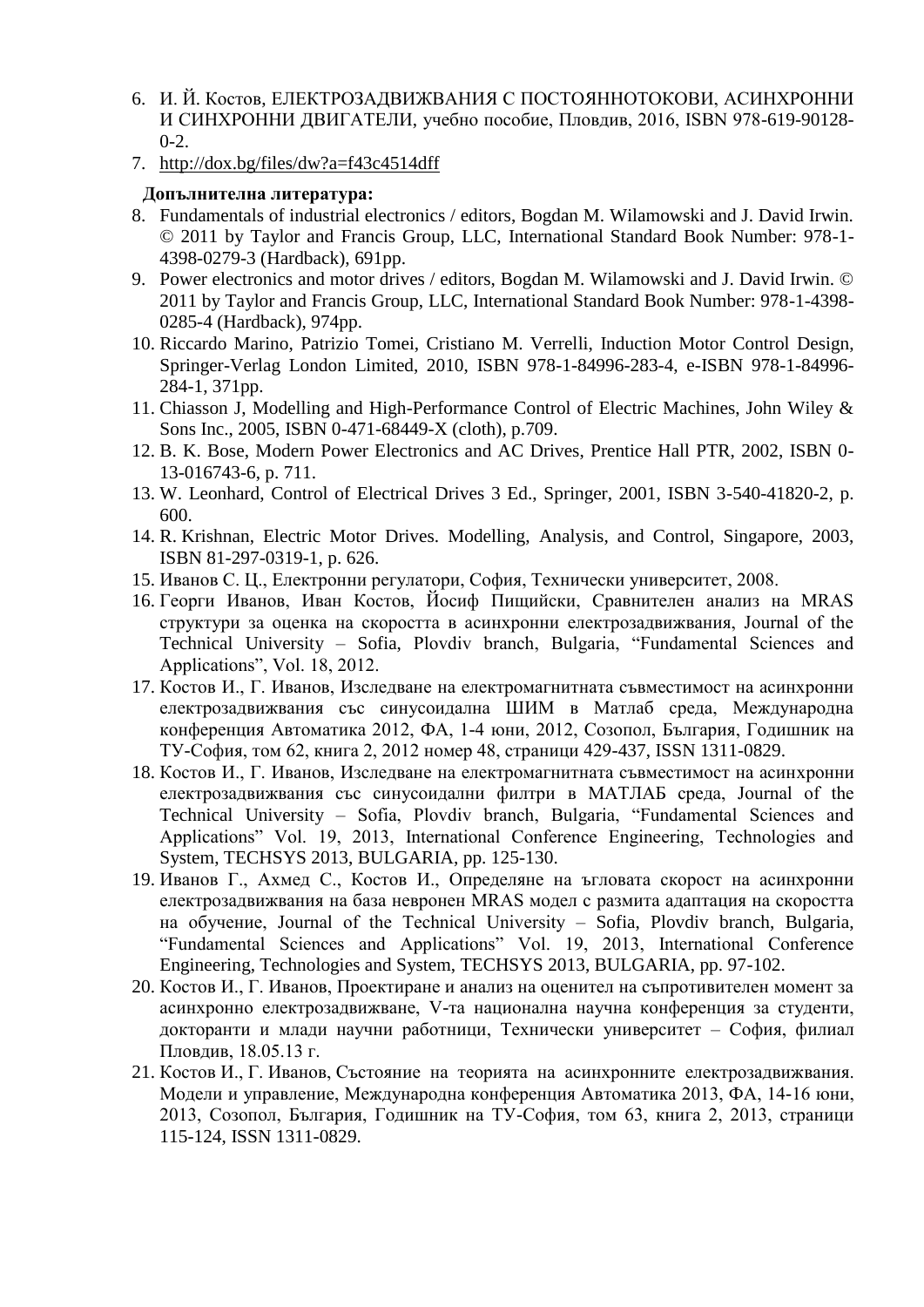| Name of the course                                                | Code: ME09.2                                      | Semester: 2          |
|-------------------------------------------------------------------|---------------------------------------------------|----------------------|
| <b>Application of Distributed</b><br><b>Systems in Medicine</b>   |                                                   |                      |
| Type of teaching:<br>Lectures, laboratory work,<br>Course project | Lessons per week:<br>$L-2$ hours; $LW - 2$ hours; | Number of credits: 5 |

# **LECTURERS**: Prof. Ph.D. Galidiya Petrova (FEA), Dept. of Electronics – tel.: 659 574,

e-mail: [gip@tu-plovdiv.bg,](mailto:gip@tu-plovdiv.bg) Assoc. Prof. Ph.D Mitko Shopov (FEA), tel.: 659 764, e-mail: mshopov@tu-plovdiv.bg, Technical University of Sofia, branch Plovdiv

**COURSE STATUS IN THE CURRICULUM**: Obligatory elective (modular) course for the M.Sc. students of Electronics, FEA, Technical University of Sofia, Branch Plovdiv.

**AIMS AND OBJECTIVES OF THE COURSE:** After completing the course, students should acquire basic knowledge in the field of architecture and organization of Internet-based distributed systems and wireless networks applicable to monitoring vital physiological parameters. As well as knowledge of various distributed applications such as: Intelligent Emergency Response and Management Systems, Mobile Telemedicine Systems, Personalized Healthcare Systems.

**DESCRIPTION OF THE COURSE:** The main topics concern: Distributed system architectures client / server models. Communication aspects of distributed systems - computer networks. Wireless computer networks. Sensor networks - Embedded networks. Wireless sensors for acquiring and monitoring of physiological signals. Mobile tele-medicine systems employing different type wireless networks. Personalized healthcare systems.

**PREREQUISITES:** Good fundamental knowledge in the B.Sc. courses: Microprocessor technic and Medical electronic equipment.

**TEACHING METHODS**: Lectures using multimedia presentations, laboratory exercises with demo programs.

**METHOD OF ASSESSMENT:** Two hours written exam at the end of semester in the form of a test with open questions. The final grade for the course is based on the exam results (80% in total) and work on laboratory exercises (20%).

**INSTRUCTION LANGUAGE:** Bulgarian

**BIBLIOGRAPHY:** 1. Petrova G., 1998, Introduction to Biological Signal Processing, Inter-University Centre for Education in Medical Radiation Physics and Engineering.; 2. A. S. Tanenbaum and M. van Steen. "Distributed Systems: Principles and Paradigms," Second Edition Prentice Hall, 2007, ISBN: 0-13-239227-5; 3. James F. Kurose, Keith W. Ross, "Computer Networking. A Top-Down Approach Featuring the Internet", Addison Wesley, 2003, ISBN 0-201-97699-4; 4. Boyanov K., "Working principles of computer networks. Internet", BAS, 2003. 5. H. LABIOD, H. AFIFI, C. DE SANTIS, "Wi-Fi,BLUETOOTH, Zig Bee and WiMAX", 2007 Springer, ISBN 978-1-4020-5396-2.; 6. Guang-Zhong Yang, "Body Sensor Networks", Springer-Verlag 2006, ISBN-13: 978-1-84628-272- 0; 7. Ana Fred, Joaquim Filipe, Hugo Gamboa, "Biomedical Engineering Systems and Technologies", Springer-Verlag 2011, ISBN 978-3-642-18471-0.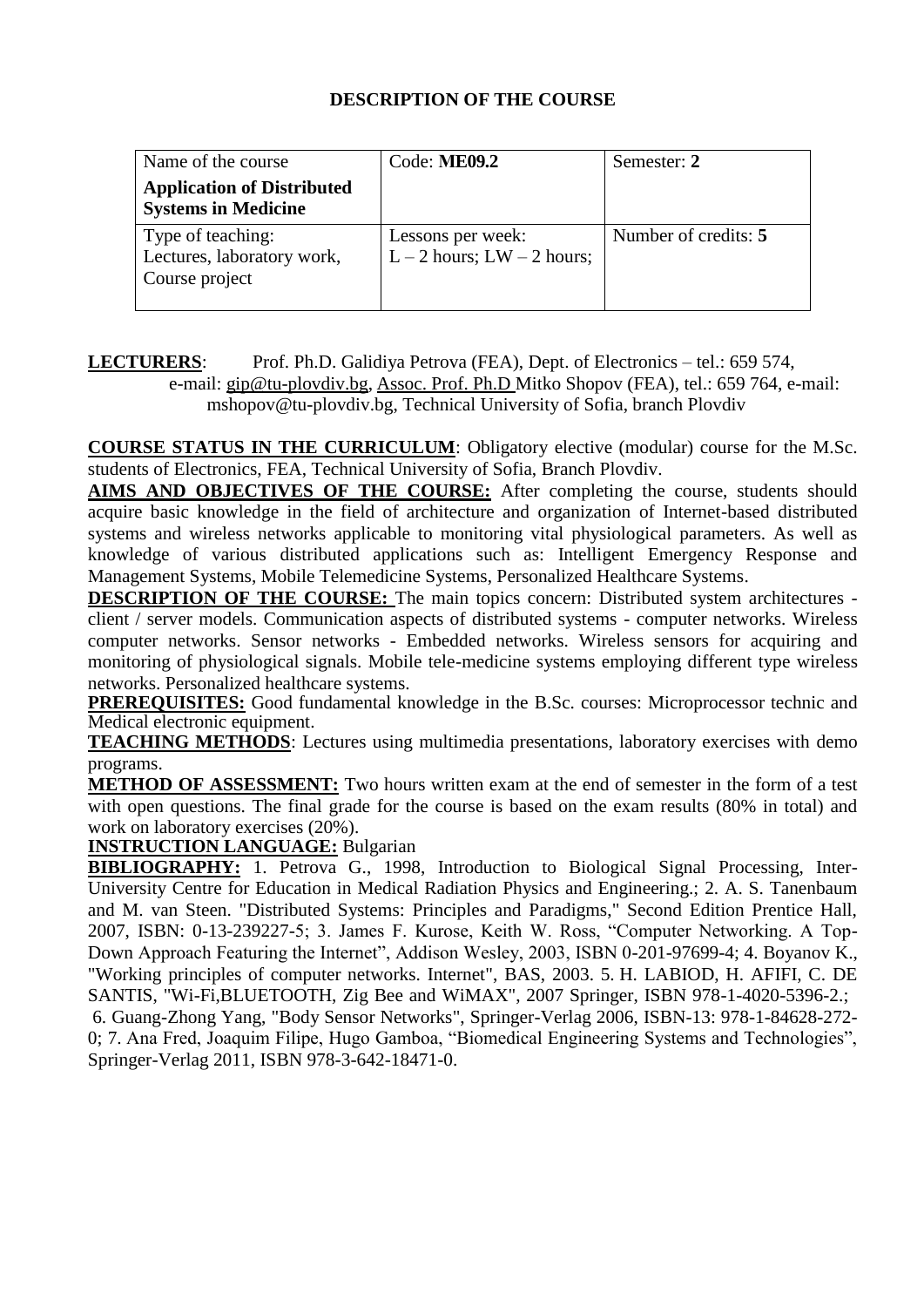| Name of the course                      | $\text{Code: ME10.1}$     | Semester: 2          |
|-----------------------------------------|---------------------------|----------------------|
| <b>Electronic converters for</b>        |                           |                      |
| controlling of electric motors          |                           |                      |
|                                         |                           |                      |
| Type of teaching:                       | Lessons per week:         | Number of credits: 5 |
| Lectures and laboratory work,           | $L-2$ hours; $LW-2$ hours |                      |
| course project or course work of choice |                           |                      |

#### **LECTURERS:**

Assoc. Prof. Ph.D.. Svetoslav Ivanov (FEA), tel.: 032 659720, еmail: [isveto@dir.bg](mailto:isveto@dir.bg) Assoc. Prof. Ph.D. Cvetana Grigorova (FEA), tel.: 032 659721, e-mail: [c\\_grigorova@abv.bg](mailto:c_grigorova@abv.bg)

Technical University of Sofia, branch Plovdiv.

**COURSE STATUS IN THE CURRICULUM:** Elective course from list 1a, with laboratory exercises for students of specialty "Electronics", master's degree.

**AIMS AND OBJECTIVES OF THE COURSE:** The aim of the course is to acquaint the students with the power electronic devices that are applicable to the DC and AC electric drives as well as the used element base of powerful electronic switches and sensor devices applicable in the feedback circuits. To gain knowledge about the basic methods for speed control of DC, asynchronous and stepped motors.

**DESCRIPTION OF THE COURSE:** The subject is fundamental for the students' knowledge and skills in the field of power electronic circuits and devices for control of electric motors. In it are studied the basic methods and the principle schemes for construction of electric drives for control of DC, asynchronous and stepped motors. Models of thyristor DC and AC regulators, single-phase and three-phase autonomous voltage inverters, as well as specialized control circuits for stepper motors are modeled and studied. In the laboratory exercises the students examine the joint work of the power circuit and the electric machine and introduce themselves in the practical solution of a real engineering project.

**PREREQUISITES:** The discipline is based on the knowledge gained from the subjects: Electromechanical Devices, Converting Equipment, and Electronic Regulators.

**TEACHING METHODS:** Lectures using a multimedia projector and demo programs, laboratory exercises with protocols.

**METHOD OF ASSESSMENT:** Written exam at the end of the semester (80%), laboratory exercises (20%).

**INSTRUCTION LANGUAGE**; Bulgarian.

#### **BIBLIOGRAPHY:**

Minchev D., Automated Electric Drives, Sofia, 1974; 2. Genchev L., Manual for laboratory exercises in automated electric drive, Gabrovo, 1987; 3. С. Герман – Галкин, компьютерное моделирование полупроводниковых систем в Matlab 6.0, Санкт-Петербург, 2001г.; 4. Ivanov S., Electronic regulators, Technical University of Sofia, 2008.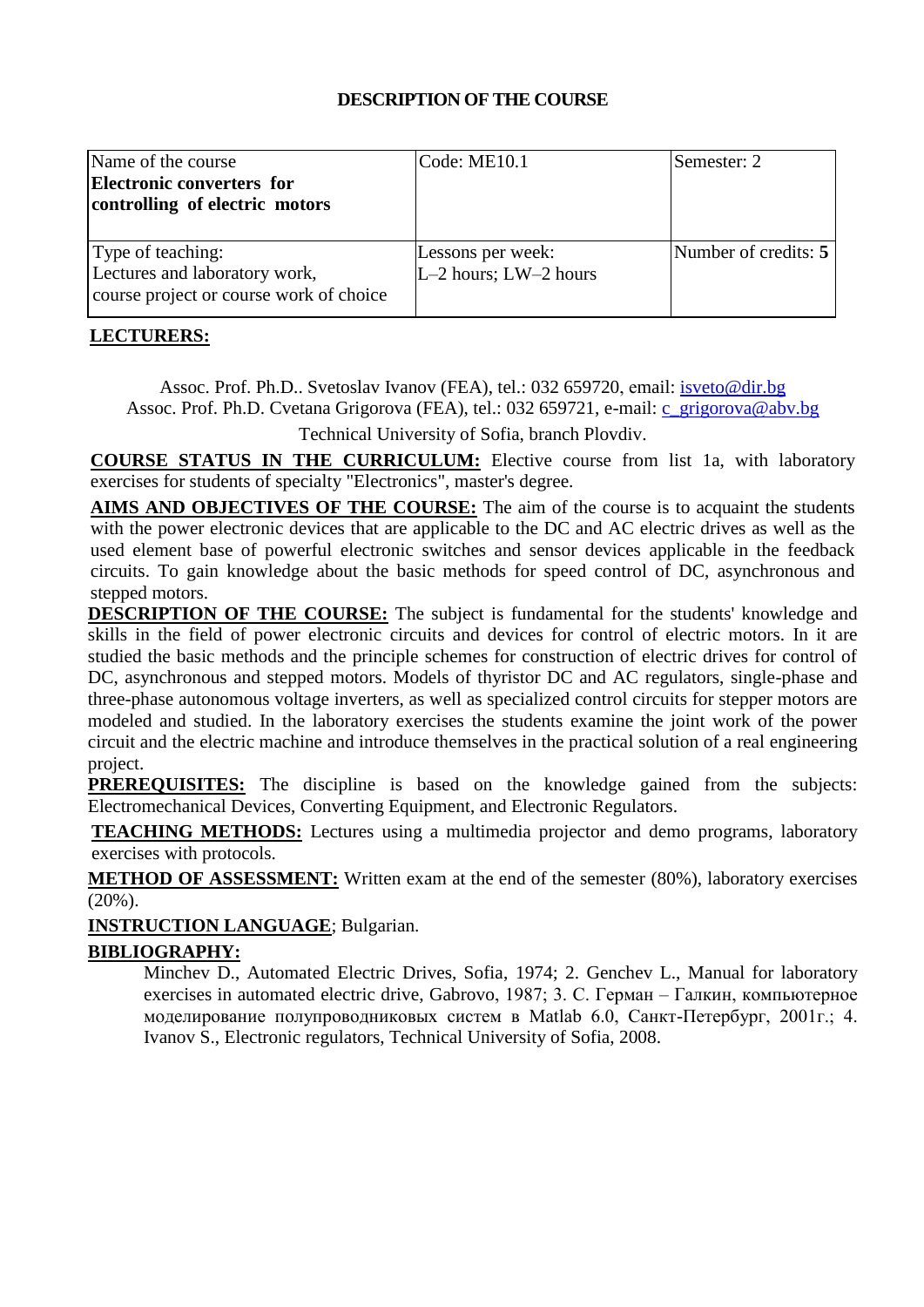#### **COURSE DESCRIPTION**

| Name of the course        | Code: $ME11.1$    | Semester: 2 |
|---------------------------|-------------------|-------------|
| <b>Programmable Logic</b> |                   |             |
| <b>Controllers</b>        |                   |             |
| Type of teaching:         | Lessons per week: | Credits: 5  |
| Lections $(L)$            | $L-2$ hours,      |             |
| Laboratory work (LW)      | $LW - 2$ hours    |             |

## **LECTURERS**:

assoc. prof. Krum Kutryanski Ph.D., phone: 659 526, е-mail: [kkutryanski@tu-plovdiv.bg](mailto:mpetrov@tu-plovdiv.bg) assoc. prof. Albena Taneva, Ph.D., phone: 659 585, е-mail: [altaneva@tu-plovdiv.bg](mailto:altaneva@tu-plovdiv.bg) FEA, Control Systems Department, Technical University - Sofia, Branch Plovdiv

**COURSE STATUS IN THE CURRICULUM**: Compulsory for the M.Eng level students, speciality Electronics of the Faculty of Electronics and Automation.

**AIMS AND OBJECTIVES OF THE COURSE:** After studying this course the students should be able to understand the principles of operation, to design and write programs for industrial control systems using Programmable Logic Controllers connected to laboratory sets up.

**DESCRIPTION OF THE COURSE:** The main topics concern: Discrete (relay) control. Axioms and laws of Boole's algebra used in the Logical Control. Logical Functions. Functional fully systems. Logical elements and devices in the control systems. History of the Programmable Logic Controllers (PLCs). Applications of PLCs. Structure and principles of operation. Connection of PLCs – supply, sensors, actuators. Programming for PLCs, structure of the programme, methods of representation. Design of small control systems. Practical work with Programmable Logic Controllers.

**PREREQUISITES:** Programming, Electronics.

**TEACHING METHODS**: Lectures, using slides, laboratory and course work (optional), work in teams, protocols and course work description preparation and defence. Guided practical work using controllers manufactured by SIEMENS, OMRON, Schneider and Panasonic.

**METHOD OF ASSESSMENT:** Exam at the end of the semester (72%), course work and individual assignments on laboratory developing practical task (28%).

# **INSTRUCTION LANGUAGE:** Bulgarian

# **BIBLIOGRAPHY:**

- **1.** Petruzella F. , Programmable Logic Controllers, Fifth Edition, Publisher: [McGraw-Hill](http://www.tower.com/book-publisher/mcgraw-hill-college)  [Education, 2](http://www.tower.com/book-publisher/mcgraw-hill-college)017
- **2.** Тодоров А., С. Йорданова, С. Джиев, В. Сгурев. Логическо управление на процеси. С.,Технически Университет, 2001
- **3.** UnityPro, Ръководство за програмиране на Schneider, 2012
- **4.** FPWIN Pro, Ръководство за програмиране на Panasonic, 2012
- **5.** SIMATIC S7-300 CPU 31xC: Specifications Manual, Technical data of the integrated I/O, 2010
- **6.** SIMATIC Programming with STEP 7, (Manual), Siemens, 2010
- **7.** Melsec FX Family, Programmable Logic Controllers, Beginner's Manual, Mitsubishi Electric, Art.no.:166388, Version B, 2007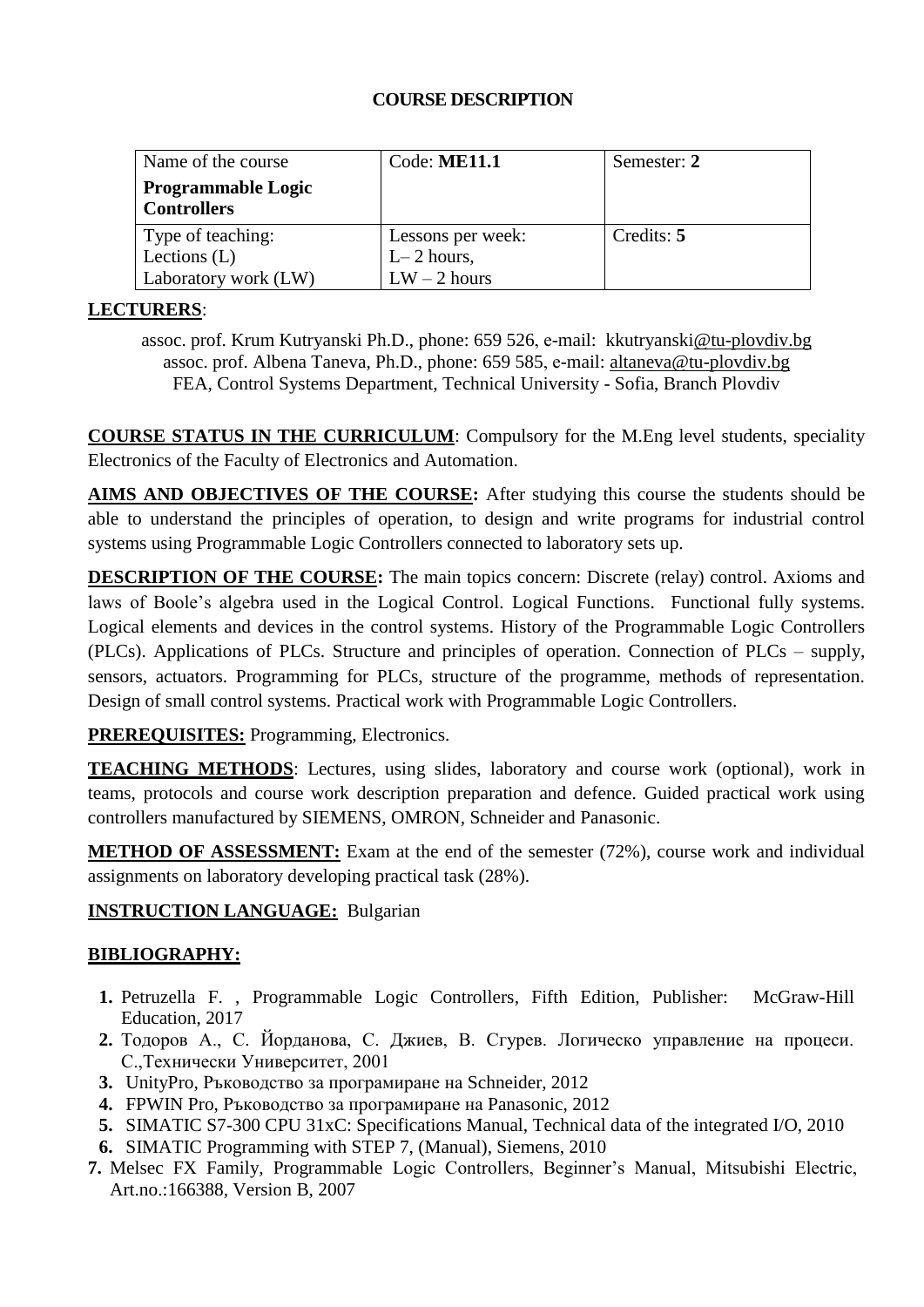| Name of the course<br>Optoelectronics system | $\text{Code:} \text{ME11.2}$ | Семестър: I I |
|----------------------------------------------|------------------------------|---------------|
| Type of teaching:                            | Lessons per week:            | Number of     |
| Lectures and Seminary work                   | $L - 2$ hours; SW - 2 hour   | credits: 5    |

## **LECTURER**:

Assoc.Prof. PhD Ivan V. Rachev (FEA) – tel.: 659 718 Technical University of Sofia, branch Plovdiv

**COURSE STATUS IN THE CURRICULUM**: Elective course for the students in Master's program in Electronics.

**AIMS AND OBJECTIVES OF THE COURSE:** At the end of their studies, students will be able to determine the parameters and characteristics of optoelectronic systems (ECO), will be familiar with the modern element base used in optoelectronics and will be able to optimally compare different technical solutions in the ECO according to a predefined criterion.

**DESCRIPTION OF THE COURSE:**. Main topics: Graphical construction and calculation of beam travel in an ideal optical system. Methods for describing the emission of real light sources. Basic parameters and characteristics of the photodetectors, as well as their coordination with the electronic and optical units. Description of random signals and noise in the ECO. Logging (detecting) the useful signal against the background of noise and interference and determining the probability of error. Estimation of the parameter of the useful signal received against the background of noise. ECO Energy Design

**PREREQUISITES:**. Good fundamental knowledge in the courses: Theoretical electrical engineering, Signals and systems.

**TEACHING METHODS**: Lectures, and laboratory work.

**METHOD OF ASSESSMENT:** Two two-hour assessments at mid and end of semester.

# **INSTRUCTION LANGUAGE:** Bulgarian

**BIBLIOGRAPHY:** 1.Johnson, M., *Photodetection and Measurement*, NY, McGraw-Hill, 2003; 2.Фердинандов, и др., *Световодни комуникационни системи* – част I, II, III, С., Сиела, 2001, 2002, 2003; 3. Порфирьев Л.Ф., *Осноы теории преобразования сигналов в оптико-электронных системах,* Л., Машиностроение, 1989. 4.Фердинандов, Е., Б. Пачеджиева, *Вероятностни и статистически методи в комуникациите* С., Сиела, , 2005; 5. Barry J.R., *Wireless Infrared Communications*, Boston, Kluwer Academic Publishers, 1994; 6.Христов, Б., Ал. Банков., *Геометрична оптика и оптични* уреди, С., Техника,1990;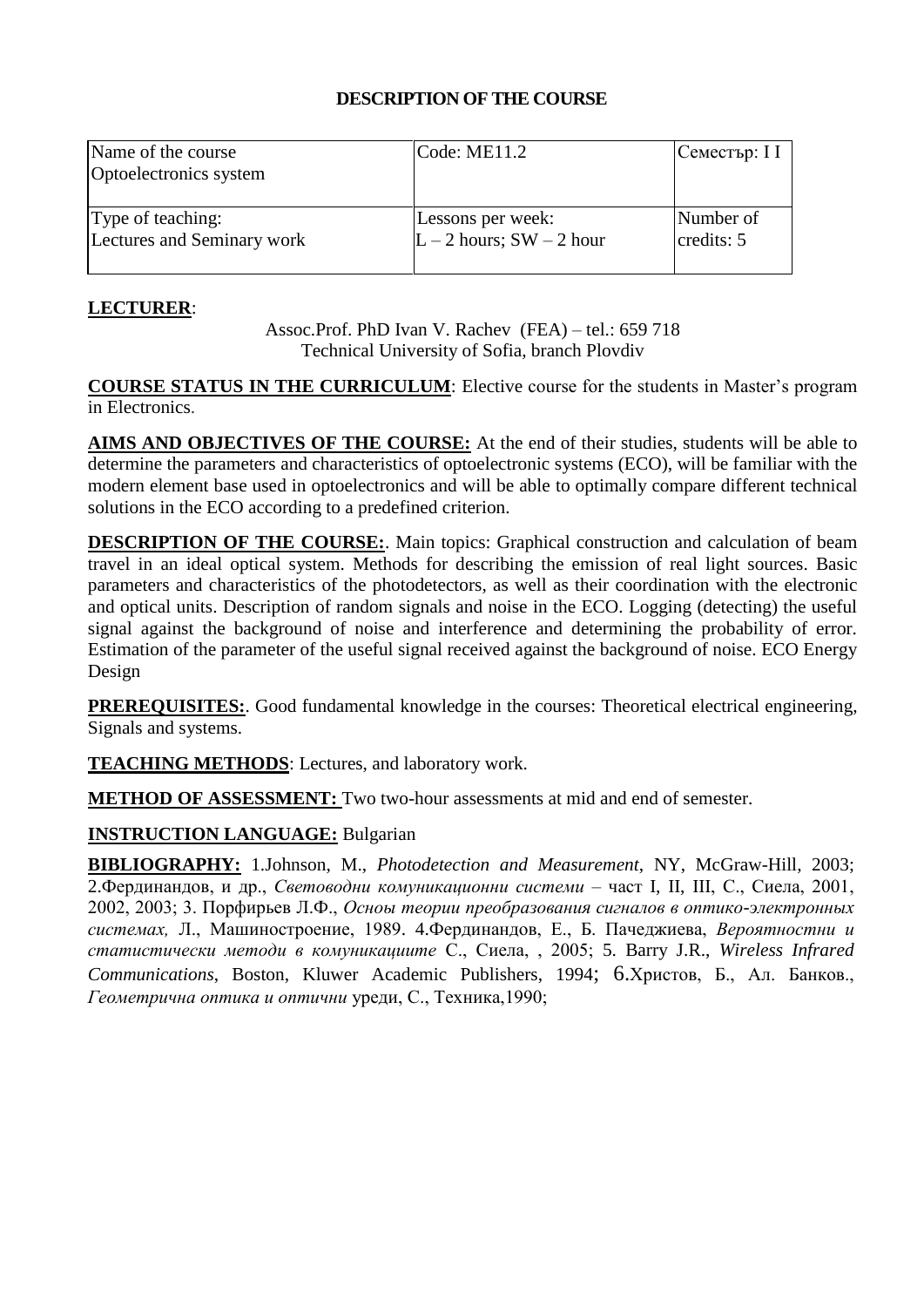| Name of the course              | Code: $ME12.1$               | Semester: 2I         |
|---------------------------------|------------------------------|----------------------|
| communication<br><b>Optical</b> |                              |                      |
| systems                         |                              |                      |
| Type of teaching:               | Lessons per week:            | Number of credits: 4 |
| Lectures and Seminary work      | $L - 2$ hours; $JW - 1$ hour |                      |
|                                 |                              |                      |

# **LECTURER**:

Assoc. Prof. PhD B. K. Pachedjieva (FEA) – tel.: 659 708 Technical University of Sofia, branch Plovdiv

**COURSE STATUS IN THE CURRICULUM**: Elective course course for the students in Master's program in Electronics.

**AIMS AND OBJECTIVES OF THE COURSE:** The aim of the course is to acquaint the students with the basic quantitative dependencies between the parameters of the structural units and their relations with the qualitative indicators of the optical, transatmospheric and space optical communication systems; to learn the methods and algorithms for engineering design of optical, transatmospheric and space optical communication systems.

**DESCRIPTION OF THE COURSE:** The main topics concern: Fiber-optic communication systemscompaction of systems during and along the wavelength (TDM and WDM); basic qualitative indicators of multichannel digital fiber optic communication systems; algorithm for general engineering design of FOCS with WDM. Optical Communication Systems with Open Transmission Media (Transatmospheric OCS) - Transmission and propagation of optical radiation in an open transmission medium; statistical properties of the atmosphere - transparency fluctuations, turbulent fluctuations, mechanical vibrations, influence on Bit-Error Rate. Optical Communication Systems with Open Transmission Mediums (Space CCS) - a method of recording weak optical signals in photoncounting mode (RBF), analytical description of a telemetric space communication system with reception in RBF;

**PREREQUISITES:**. Good fundamental knowledge in the courses: Higher mathematics, Theoretical electrical engineering, Signals and systems.

**TEACHING METHODS**: Lectures, and laboratory work.

**METHOD OF ASSESSMENT:** Two two-hour assessments at mid and end of semester.

# **INSTRUCTION LANGUAGE:** Bulgarian

**BIBLIOGRAPHY:** 1: 1. Фердинандов, Е., **Б. Пачеджиева**, К. Димитров. Оптични комуникационни системи. Техника, София, 2007, ISBN 9789540306780; 2. Фердинандов, Е., **Б. Пачеджиева**, К. Димитров. Оптични комуникационни системи – аналитични описания, алгоритми за инженерен синтез, примерни проектирания. ТУ–София, филиал Пловдив, 2007, ISBN 9789548779890; 3. Фердинандов, Е., Б. Пачеджиева, Вероятностни и статистически методи в комуникациите, Сиела, София, 2005; 4. Фердинандов, Е., Лазерното лъчение в радиотехниката, София, Техника, 1981; 5. Фердинандов, Е, Основи на оптоелектрониката – част I, София, Техника,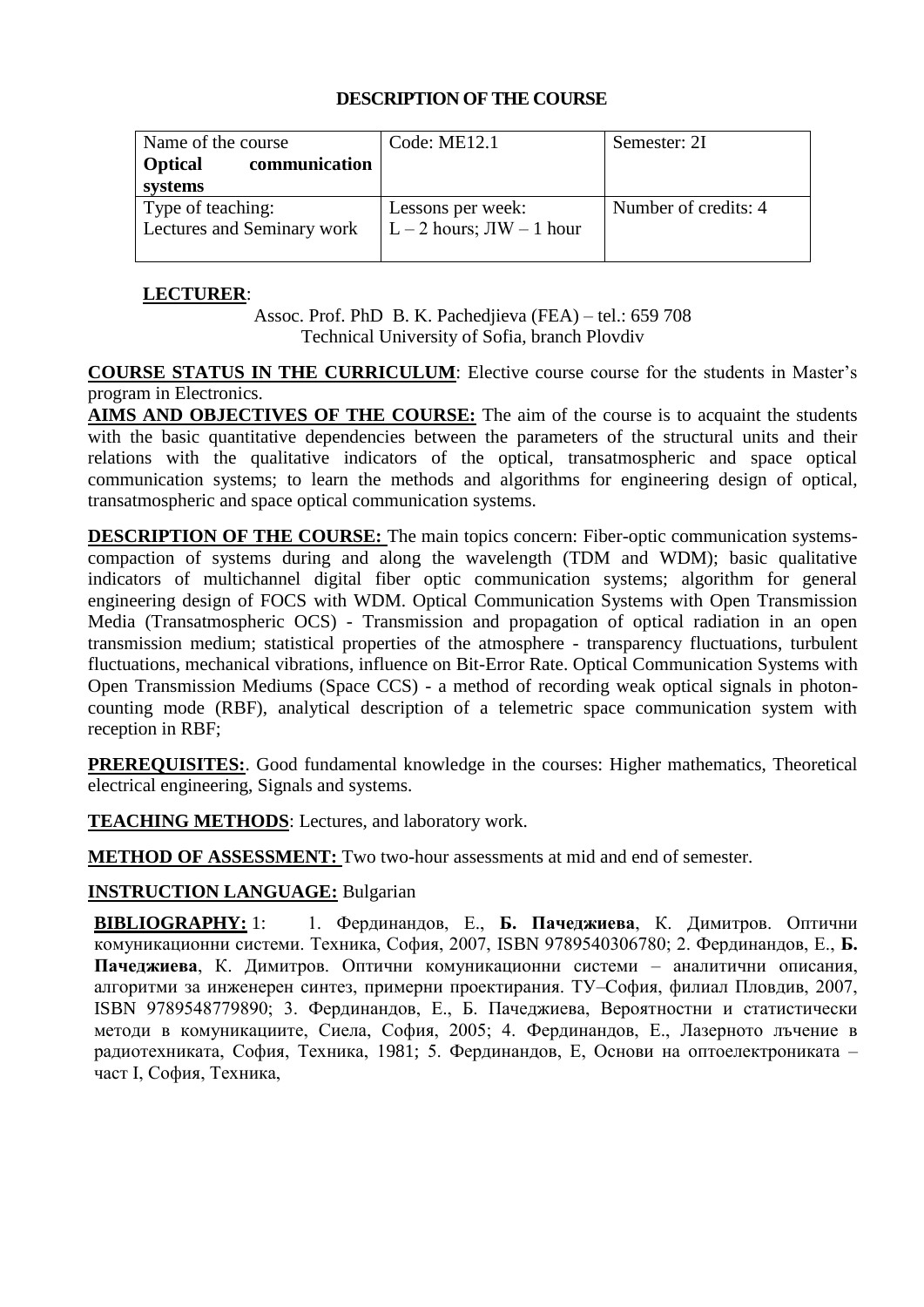| Name of the course<br><b>Applied photovoltaic</b> | Code: ME12.2    | Semester: 2 |
|---------------------------------------------------|-----------------|-------------|
| Type of teaching:                                 | Hours per week: | Credits:    |
| Lectures, Laboratory work, Seminar work,          | $L - 2$ hours,  |             |
| Course project                                    | $LW - 1$ hour   |             |
|                                                   | $SW-1$ hour     |             |

#### **LECTURER**:

Assist. Prof. Ivan Maradzhiev, Ph.D., Department of Electronics, e-mail: [iv\\_mar@tu-plovdiv.bg](mailto:iv_mar@tu-plovdiv.bg)  Technical University-Sofia, branch Plovdiv

**COURSE STATUS IN THE CURRICULUM**: Elective course for students of specialty "Electronics" of faculty "Electronics and Automation" at the Technical University - Sofia, Plovdiv branch, educational degree "Master".

**AIMS AND OBJECTIVES OF THE COURSE**: During the course the students acquire specialized knowledge and skills about practical application of the photovoltaic systems for converting solar energy into electricity. Acquired knowledge in the field of differential sunny audit; materials, solar cells and modules for photovoltaic systems; foundation design of photovoltaic generators and power plants; monitoring of photovoltaic systems and efficient use of electricity obtained from them; acquiring skills for work with specialized software used in the photovoltaic systems; critical analysis of the results obtained from the use of software; risk assessment and recommendations for effective implementation of photovoltaic systems;

**DESCRIPTION OF THE COURSE**: Main topics: Modern sustainable energetics based on photovoltaic effect and solar energy as a renewable energy source; materials and technologies used in the photovoltaics; design of solar cells and photovoltaic modules; design of photovoltaic generators up to 100 kWp; integration of the photovoltaic systems in buildings and vehicles; hybrid photovoltaic systems; monitoring of photovoltaic systems and legislation in EU countries for photovoltaic systems and their connection to the grid;

**PREREQUISITES**: Knowledge of the following disciplines: Mathematic, Physics, Semiconductor devices, Theoretical Electrical Engineering, Analogue electronics, Power supplies, Microelectronics.

**TEACHING METHODS**: Lectures and laboratory exercises in properly equipped laboratories. For the laboratory exercises are developed methodical manuals, templates and laboratory models on topics, covered in the lectures.

**METHOD OF ASSESSMENT:** A written exam 70%, laboratory exercises 30%.

**INSTRUCTION LANGUAGE:** Bulgarian

**BIBLIOGRAPHY:** 1.Dimitrov D., Vl. Lazarov, Renewable energy sources, TU-Sofia, 1999, 2. M. S. Imamura, P. Helm, W. Palz: Photovoltaic System Technology, A European Handbook, Brussels, 1992, 3. S. Kaplanis: Technology of PV-Systems and Applications, Patra, Greece, 2003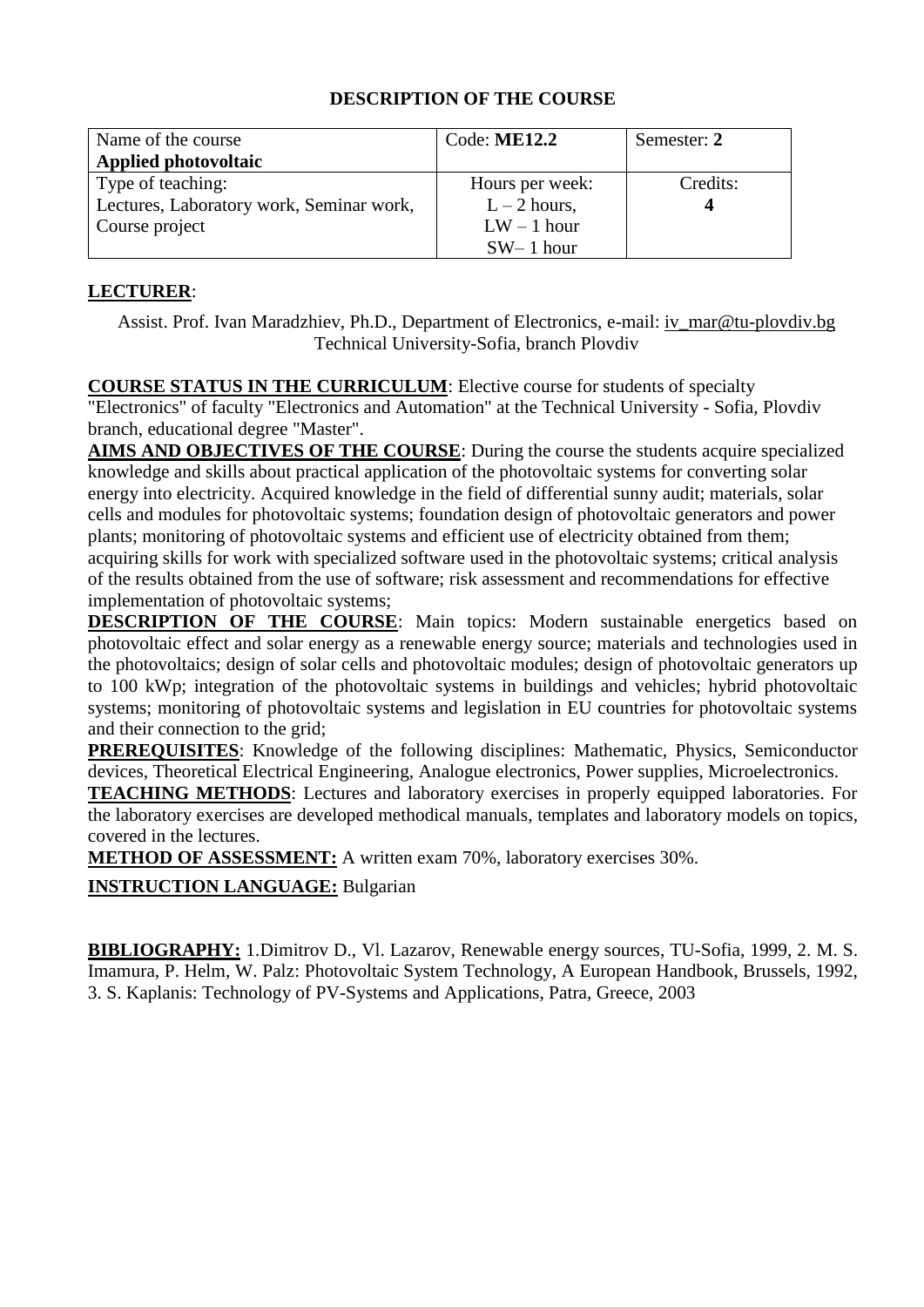| Name of the course<br><b>Television</b> systems | $\text{Code: ME12.3}$      | Семестър: I I |
|-------------------------------------------------|----------------------------|---------------|
| Type of teaching:                               | Lessons per week:          | Number of     |
| Lectures and Seminary work                      | $L - 2$ hours; SW - 1 hour | credits: 4    |

## **LECTURER**:

Assoc.Prof. PhD Ivan V. Rachev (FEA) – tel.: 659 718 Technical University of Sofia, branch Plovdiv

**COURSE STATUS IN THE CURRICULUM**: Elective course for the students in Master's program in Electronics.

**AIMS AND OBJECTIVES OF THE COURSE:** At the end of their studies, students will be familiar with the principles of operation, basic parameters and characteristics of digital television systems. The purpose of the laboratory exercises is to study the algorithms for signal processing in the type of systems under consideration.

**DESCRIPTION OF THE COURSE:** Main topics: Physical principles of operation and basic parameters of image converters (sensors); Video signal compression; Signal encoding in the communication channel; Displays used in television systems.

**PREREQUISITES:**. Good fundamental knowledge in the courses: Theoretical electrical engineering, Signals and systems.

**TEACHING METHODS**: Lectures, and laboratory work**.**

**METHOD OF ASSESSMENT:** Two two-hour assessments at mid and end of semester.

# **INSTRUCTION LANGUAGE:** Bulgarian

**BIBLIOGRAPHY:** Прэтт, У. Цифровая обработка изображений. Перевод с англ., под редакцией Д. С. Лебедева. М., Мир, 1992. Безруков, В. Н. И др., Цифровое телевизионное вещание по международном стандартом MPEG-2 и DVB. Електросвязь, 1998.